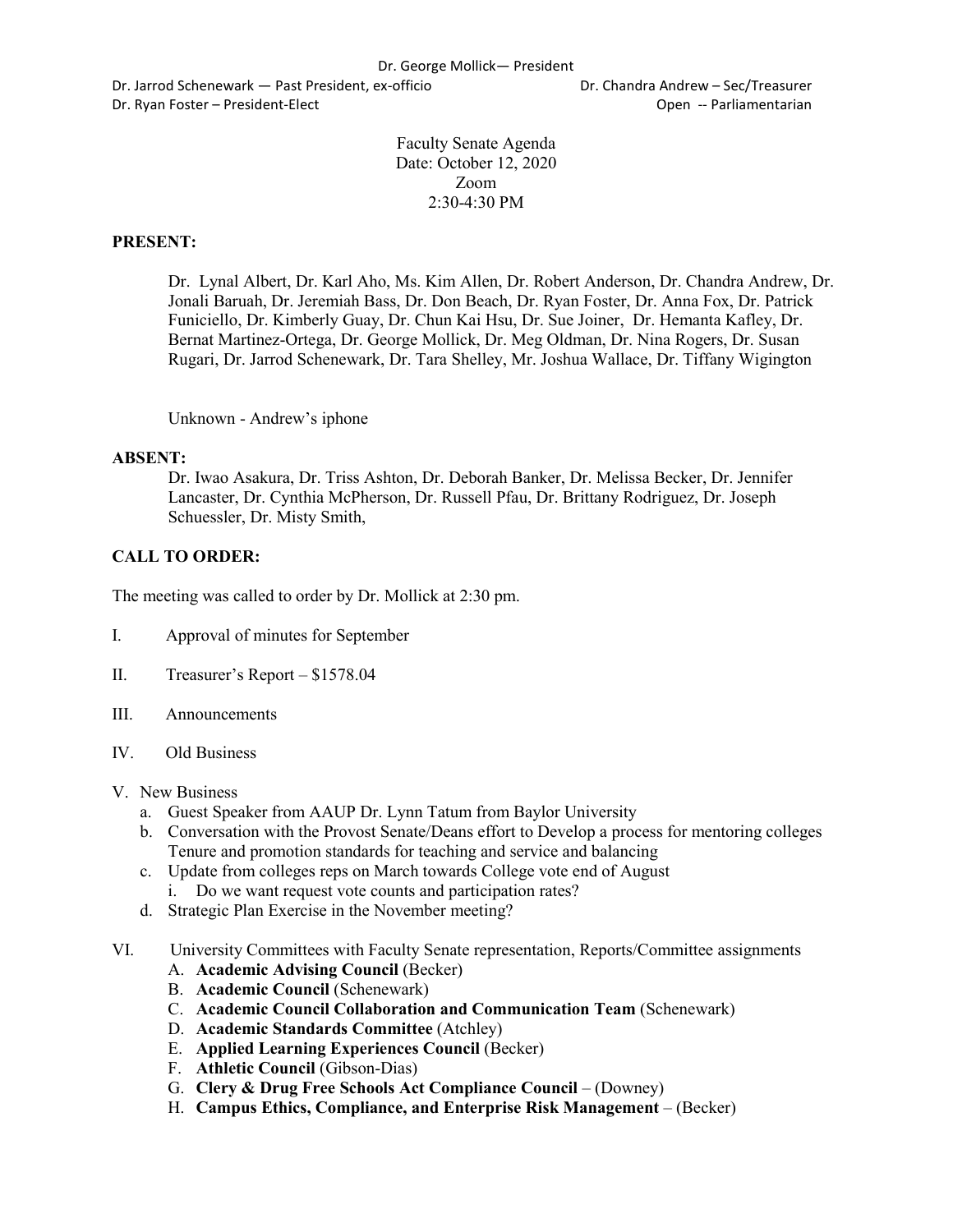Dr. Jarrod Schenewark — Past President, ex-officio Dr. Chandra Andrew – Sec/Treasurer

Dr. Ryan Foster – President-Elect Open -- Parliamentarian

- I. **Commencement and Convocation Committee** (Schenewark and Beach)
- J. **Developmental Education Advisory Council** (vacant)
- K. **Digital Media Advisory Committee –** (Mollick)
- L. **Distance Learning Advisory Council** (Gibson-Dias is rep for her college)
- M. **Educator Preparation Council –** (Branscombe)
- N. **Emergency Management Council** (Emmert)
- O. **Employee Benefits Committee**  (Rugari)
- P. **Environmental Advisory Committee**  (Albert)
- Q. **Faculty Development Committee** (Guay)
- R. **Faculty Handbook Committee** (Schenewark)
- S. **General Education and Academic Assessment Committee** (Andrew)
- T. **Graduate Council**  (Kafley)
- U. **Interdisciplinary Degree Programs Committee**  (Mollick)
- V. **International Education Advisory Council** –(Asakura)
- W. **Library Committee** (Smith)
- X. **Speaker Symposium Committee – (**Schenewark)
- Y. **Space Advisory Committee –** (Lancaster)
- Z. **Strategic Enrollment Management Executive Council** (Schenewark)
- AA. **Student Research & Creative Activity Advisory Committee –** (Lancaster)
- BB.**Title IX Compliance Committee –** (Rugari)
- CC.**Trademark and Licensing Committee**  (Aho)
- DD. **University Calendar Committee** (Aho)
- EE. **University Curriculum Committee** (Mulhern)
- FF. **University Discipline Appeals Committee**  (Becker)
- GG. **University Pass the Hat Committee –** (Gibbs)
- HH. **University Planning Council** (Schenewark)
- II. **University Research & Scholarship Events Committee** (Kafley)
- JJ. **University Project Management Committee** (Emmert)
- KK. **University Budget Council** (Schenewark)
- LL. **University Scholarship Committee –** (Bass)
- MM. **University Survey Review Committee –** (Ashton)
- NN. **University Effectiveness and Evaluation Committee –** (vacant)
- OO. **University Equity Committee –** (Albert)
- PP. **Revive Wellness Advisory Committee –** (Gibson-Dias)

VIII. Adjourn

## **Oct. 12 Meeting Notes**

- Meeting called to order at 2:30 p.m.
- September minutes approved via poll.
- Committee on how each college would handle P&T process: Discussion of meeting with provost. Offered to work with her to develop a process of working through changes to

VII. Other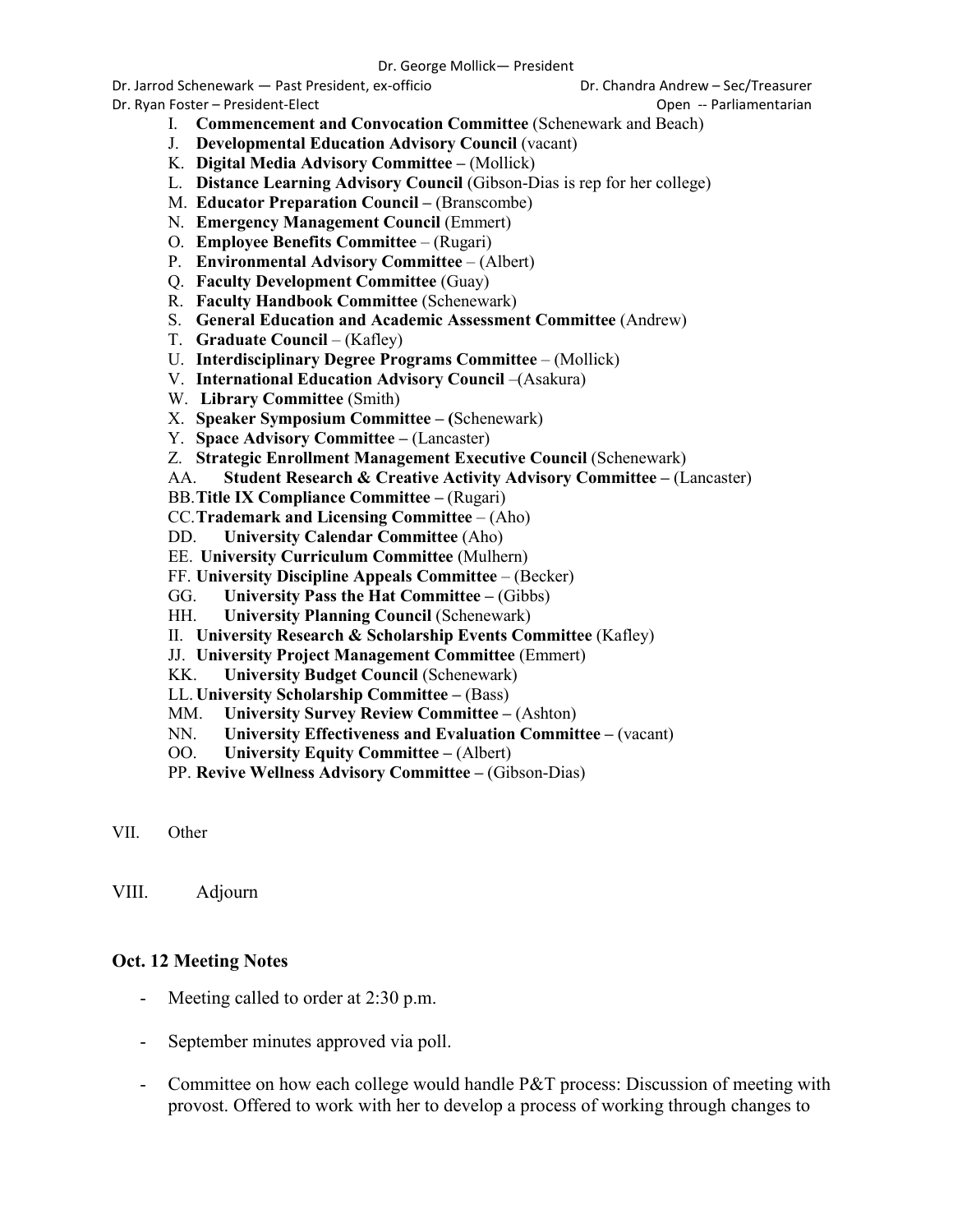Dr. Jarrod Schenewark — Past President, ex-officio Dr. Chandra Andrew – Sec/Treasurer

Dr. Ryan Foster – President-Elect Open -- Parliamentarian

P&T. Provost agreed to this. Will begin pulling a group together working on this process. Want to have representative groups from dean's council, faculty senate, colleges, etc.

- o Important to engage in the development of the process to ensure transparency and participation. Engage faculty from the bottom up.
- $\circ$  Inconsistent procedures across colleges  $\rightarrow$  establishment of consistent procedures for P&T would be ideal.
- o Include recommendations on how each college should structure the committee, town halls, meeting notes, if vote fails, etc. (thorough guide for how process should go for consistency and transparency across colleges)
- o Need to ensure buy-in from all parties (faculty and administration)
- o Sharing voting data could improve transparency
- Updates on colleges this semester
	- o Discussion on how each college is handling challenges this semester

Speaker: Dr. Lynn Tatum, AAUP representative (from Baylor University) to discuss establishing a chapter at Tarleton

- AAUP been around for more than a century
- One of the founders was John Dewey
- Sees themselves as an organization for the university and what we can do to make universities work
	- o Academic Freedom
	- o Shared Governance
		- 'Red' book model of documents for best practices at universities (includes endorsers of documents)
	- o Advocate for what's good for the universities
- We're all in this together all should be pulling in the same direction
- Authority should follow responsibility
- Should be open communication
- Red book outlines roles of different entities on campuses
- Outlined role of AAUP and Faculty Senate (not the same roles)
- AAUP members can lobby politicians and invite congress persons to campus o Can reach out to politicians
- Should work closely with administration
- Finished at 3:36
- November meeting will have a strategic planning exercise (will come to faculty senate)
	- o Have a conversation with committee about Tarleton's future
	- o Will also have committee come talk to executive committee
- Administration reviews coming up in spring
	- o Committee will work on getting questions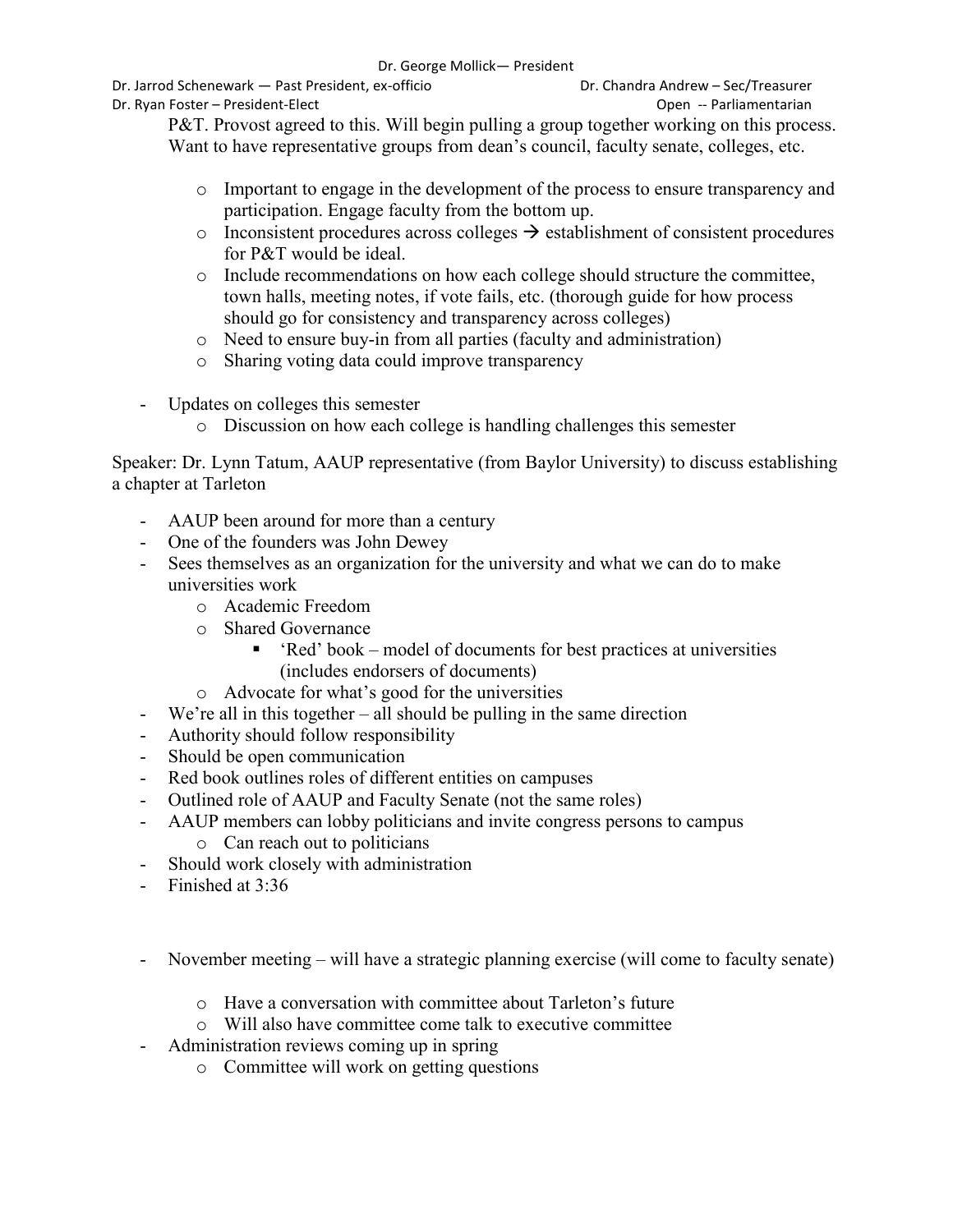## Dr. George Mollick— President

Dr. Jarrod Schenewark — Past President, ex-officio Dr. Chandra Andrew – Sec/Treasurer

Dr. Ryan Foster – President-Elect Open -- Parliamentarian

- 
- Take a hard look at previous questions and develop better questions to evaluate what is truly important
- o Evaluations of dean, provost, and president; possibly include associate/assistant deans
- Question about merit increase: where has that gone?
	- o Has been asked. Probably out the window for the role that we're in due to funding from the state. Talk of getting hit again this year. In a world of uncertainty. Possibly a bleak outlook for 3 years. Need to look at pay equity studies  $\rightarrow$  compression studies
- Have a racial advocacy group on campus and will have events coming up
- Students evaluations  $\rightarrow$  still collecting
	- o Faculty Senate voted not to collect
	- o Deans ARE collecting student evaluations
	- o Instances where faculty are being disciplined due to student complaints (not sure of all circumstances)
		- Seeing situations where faculty being called into deans' offices
	- o Uncertain year with many challenges
- Change to November meeting will try to offer an in-person option. Thinking about Math 125 (only because it will be a lot of discussion)
	- o Will try that
	- o Will use an RSVP
	- o Will moderate however people choose to attend

# From the floor:

- Way to ask administration to be more transparent about COVID rates? Daily?
	- o Daily report was nixed due to low numbers reporting each week (didn't want to be able to easily identified people)
	- Can we work out a policy on course delivery and faculty input?
		- o Strong possibility that asynchronous will be constrained
		- o Opportunity for input would be nice
- Faculty expected to take on more advising roles. What workload are we expected to drop?
	- o Talk about taking administrative assistants out of departments and centralizing them
	- o Came out of COLFA
	- o No official plan as of now
	- o Administrative assistants play a huge role in scheduling advising
	- o Faculty concerned about losing additional support during increased expectations for faculty
	- o Advising is coming back to departments